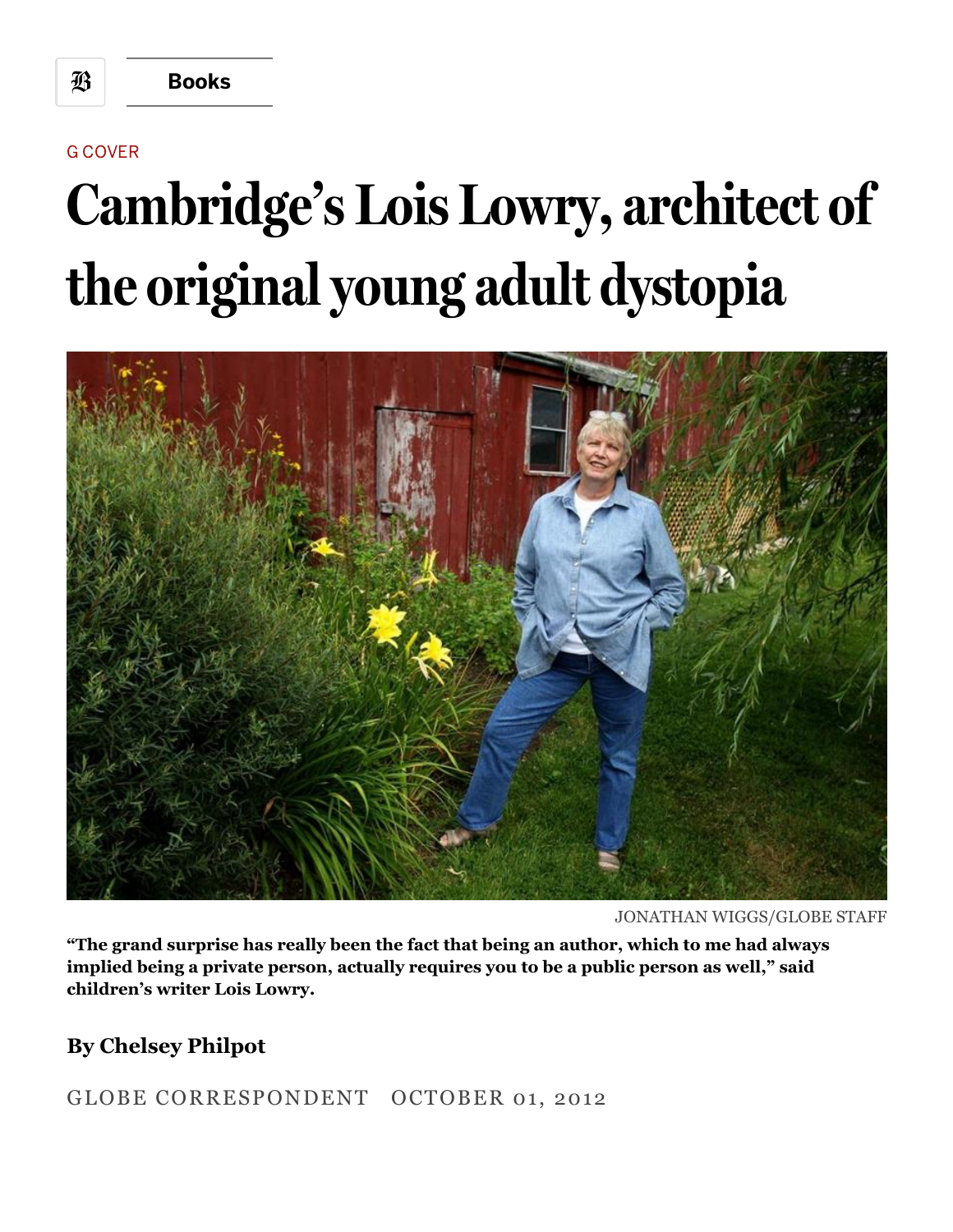BRIDGTON, Maine — Two-time Newbery Medal winner Lois Lowry did not set out to be a trailblazer when she published "The Giver" in 1993. But without "The Giver," there would be no "Hunger Games" trilogy by Suzanne Collins or "Matched" series by Ally Condie. "The Giver" is a precursor to these bestsellers and others in so many ways. It was a dystopian novel for young readers before post-apocalyptic settings became a trend; a title with adult appeal before parents started unabashedly perusing the teen sections of libraries; and beautifully written exploration of human connection when many thought children were not ready for such depth. Lowry, who has penned more than 40 picture books and novels, did not set out to become famous, but she has become just that and no one is more surprised than she.

"People are starting to refer to 'The Giver' as a classic, but I don't know how that is defined," she says, leaning forward slightly out of a white wicker chair on the porch of her summer home in Bridgton, as if she could jump up at any moment. "But if it means that 10, 20, 50 years from now kids will still be reading it, that is kind of awe-inspiring."

At age 75, the Cambridge-based author has plenty of books she still plans to write. But before she can move on to a new project she has to see one through that began almost two decades ago. Her new novel, "Son," which is published today, will follow "Gathering Blue," "Messenger," and "The Giver," to become the final entry in the "Giver Quartet."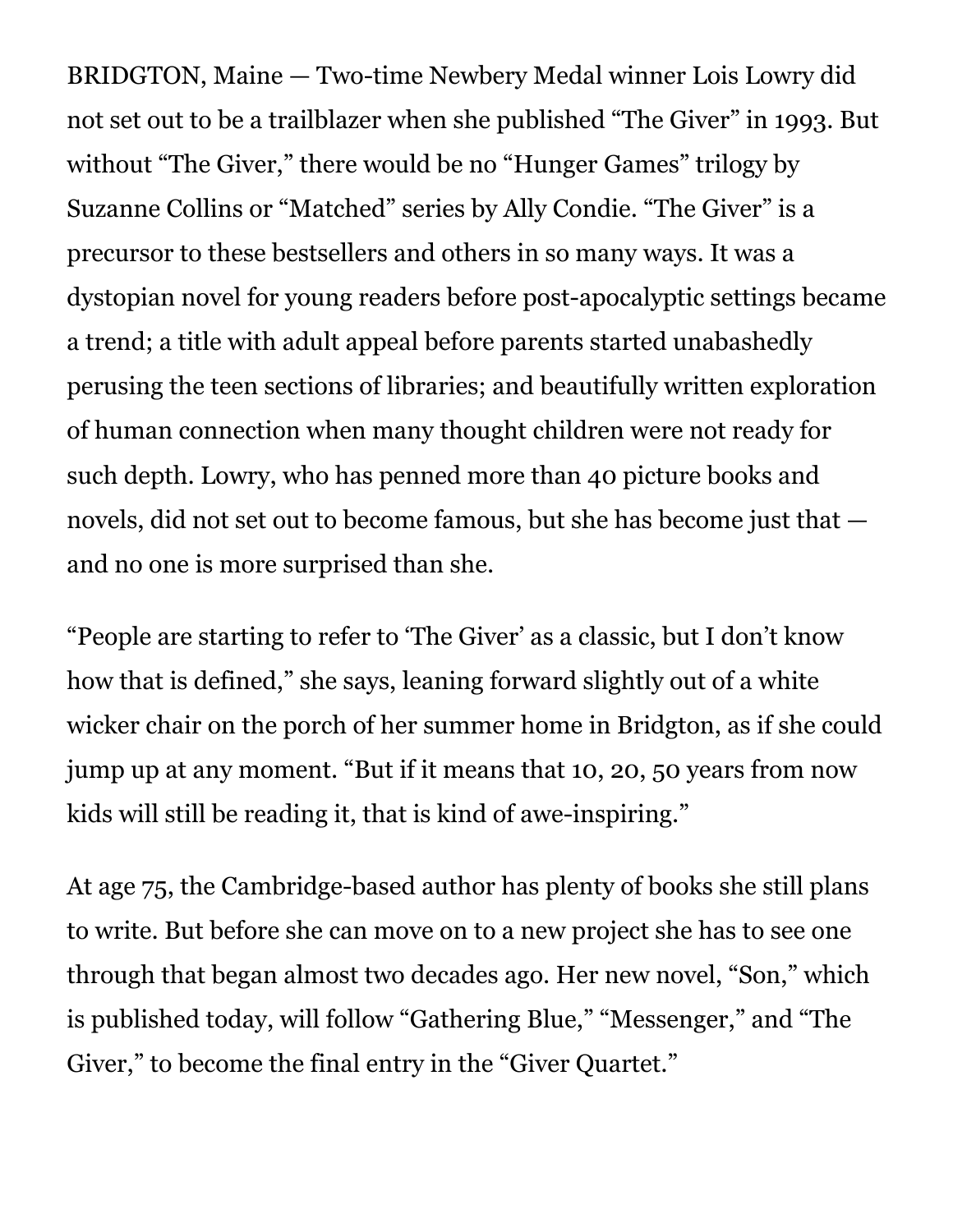"The Giver," the winner of the 1994 Newbery, has sold more than 10 million copies worldwide. It's assigned reading in countless classrooms and has won Lowry devoted fans as well as ardent protesters. It was one of the top 100 most frequently challenged/banned books of the past decade, according to the American Library Association (ALA). "Ms. Lowry's books are well-written and popular, and we find that books that get read are books that get challenged," said the ALA's assistant director of the Office for Intellectual Freedom, Angela Maycock, in an e-mail.

Writing the book to end such a beginning must feel a bit like launching a rocket to Neptune after walking on the Moon: Just landing among the stars is not an option. Margaret Raymo, Lowry's editor, said in her office at Houghton Mifflin Harcourt on Berkeley Street in Boston that even though she is a 25-year veteran of the publishing industry she still had trepidations about the pressures surrounding "Son." "I was very intimidated to work on this book, just the expectations about it, what everybody thinks about it, I wonder if Lois felt similar. I don't think she actually did. She has got complete confidence."

Confident, indeed, is one thing Lowry certainly is. She is also articulate, opinionated, and independent — good qualities to possess when you are asked to speak to crowds of thousands. At the same time, she can be charmingly self-deprecating, making jokes about spilling lunch on her blue jeans and struggling to heed her mother's frequent admonition to "sit up straight." During lapses of quiet, she gives the impression that behind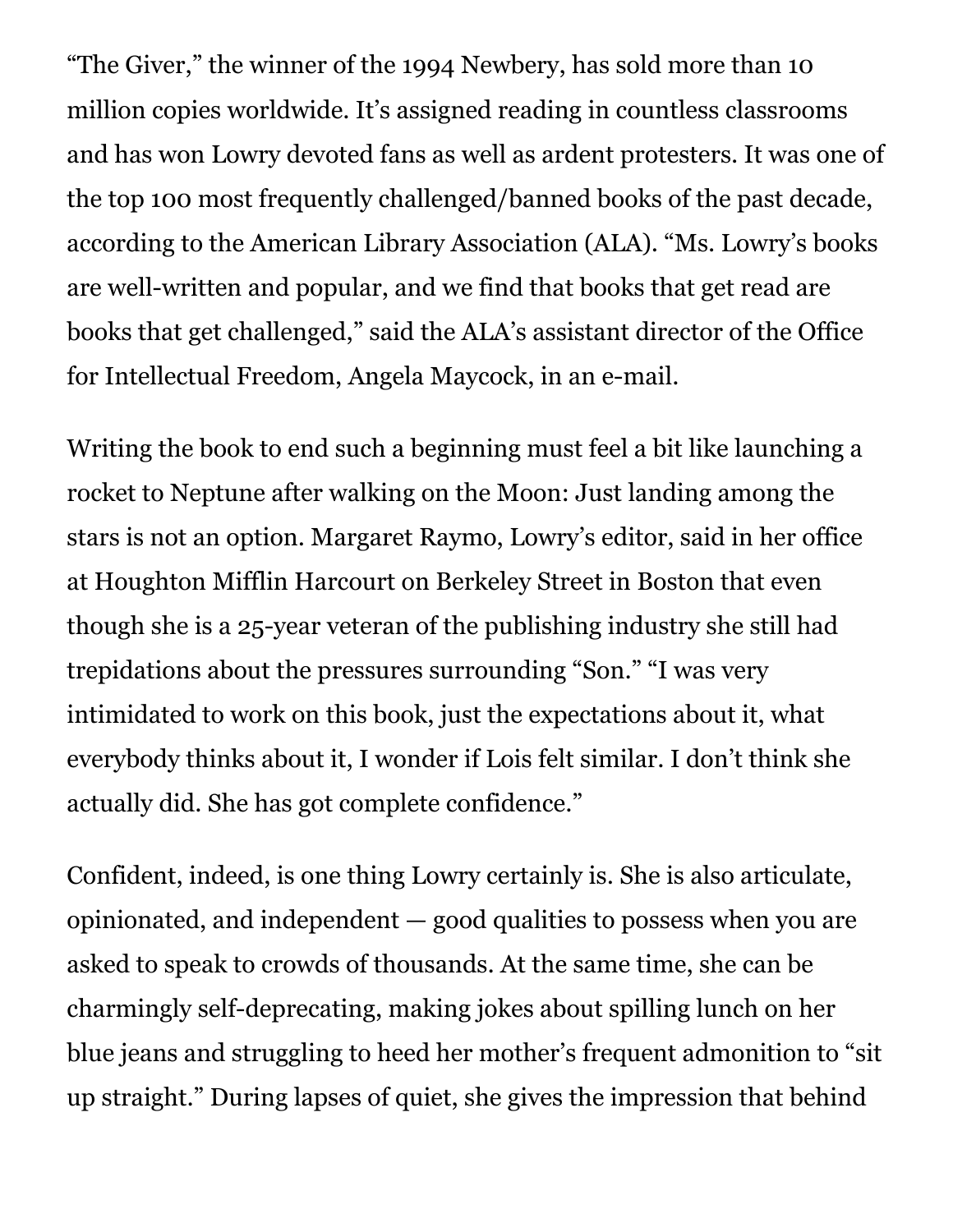the veteran of numerous interviews is still the solitary child for whom "the most exciting thing I could do was to have a new book."

Lowry was born in Hawaii. Her father was an Army dentist, and she, her mother, and her two siblings moved with him around the world, spending her junior high years in post-World War II Tokyo. She dropped out of Brown University after her sophomore year, married, and had four children before the age of 25. "So I was very busy those years," she said without sarcasm, her unnervingly bright blue eyes sparkling and her short gray/blond hair spiky in parts as though she has just removed a winter hat. She made taking care of a houseful of toddlers and babies while trekking across the country with her Navy officer husband sound as easy as maneuvering a grocery cart. "And then the children one by one went off to school, and when the youngest one went to kindergarten I went back to college."

Lowry, who admits a penchant for Scandinavian mysteries and Booker Prize winners, explains that her writing career was born out of necessity when she was 40 years old. She was going through a divorce and struggling to make ends meet as a freelance writer in Maine. Her first book, "A Summer to Die," was published in 1977 and is based on the death of her older sister from cancer. In many of Lowry's novels that followed, there's an element of autobiography. "There's something about her work that dares to disturb, that dares to take a complex look at what it means to be human," said Cathryn M. Mercier, director of the Center for the Study of Children's Literature at Simmons College, in an e-mail.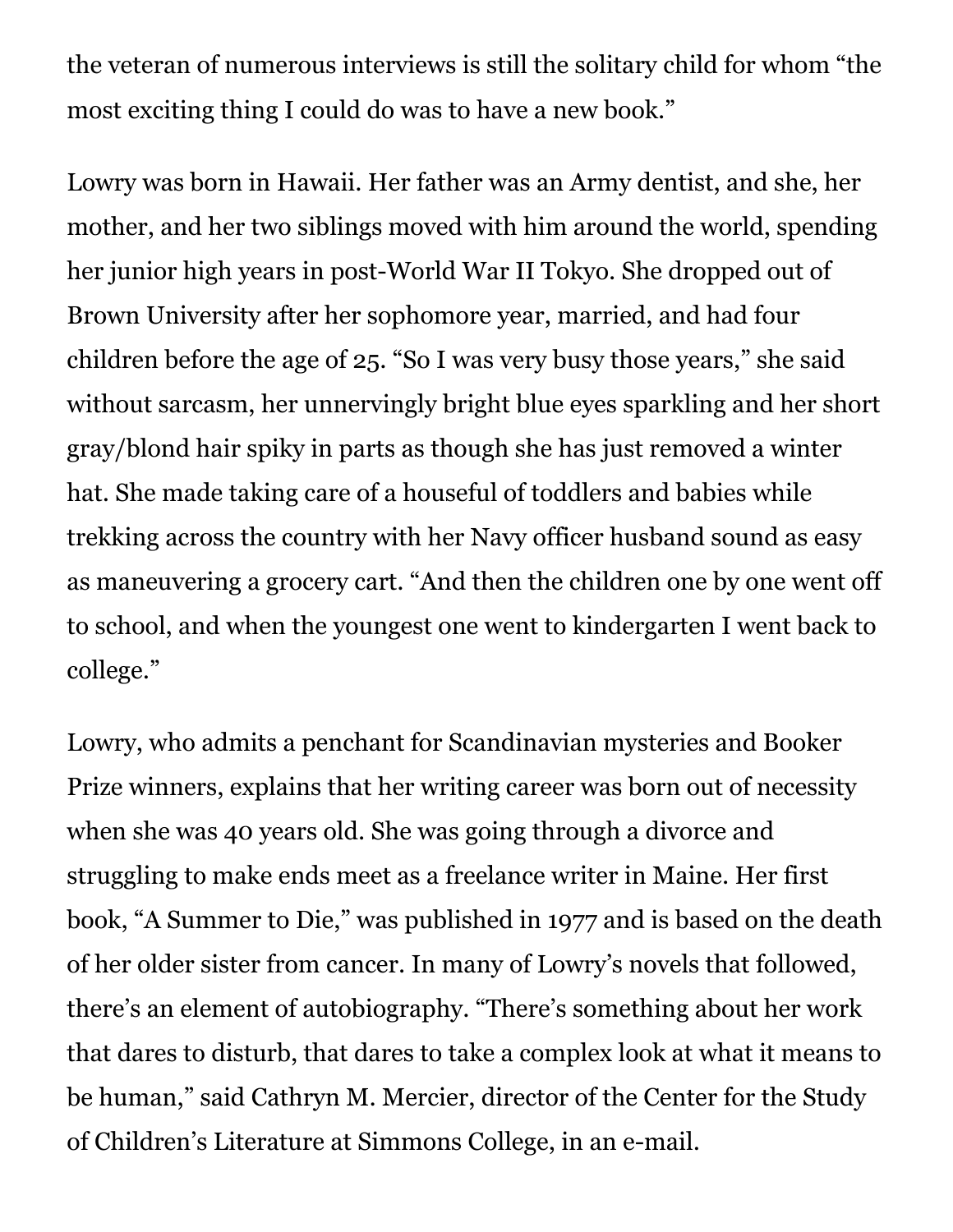In "Son," Lowry not only touches on the pain of losing her son Grey, an Air Force pilot who died in a plane crash in 1995, but she also draws on her love for her other son, Benjamin, to whom she's very close. However the novel is dedicated simply "In memory of Martin." Martin Small, Lowry's partner of 31 years, passed away unexpectedly in May 2011 after a short illness. He was her friend, her traveling companion, and her first reader.

Early responses to "Son" — which follows a mother's quest to find her child — have been positive. It has garnered three-star reviews. With the book "Lowry explores the complexities of love, longing, and loss in ways that underscore the power of fiction itself," said Mercier. She also addresses many questions her fans often ask about "The Giver." One particularly popular question from young readers is answered by Lowry's T-shirt, which she designed herself. It reads, "Jonas Lives" across the front.

Lowry will need to trade the peace of her 1768 farmhouse — with its overflowing gardens, Adirondack chairs pointed toward the mountain view and cool, musty barn — for a book tour to promote "Son": a whirl of hotels, airplanes, and signings. "The grand surprise has really been the fact that being an author, which to me had always implied being a private person, actually requires you to be a public person as well, and those are two separate entities to me," Lowry says.